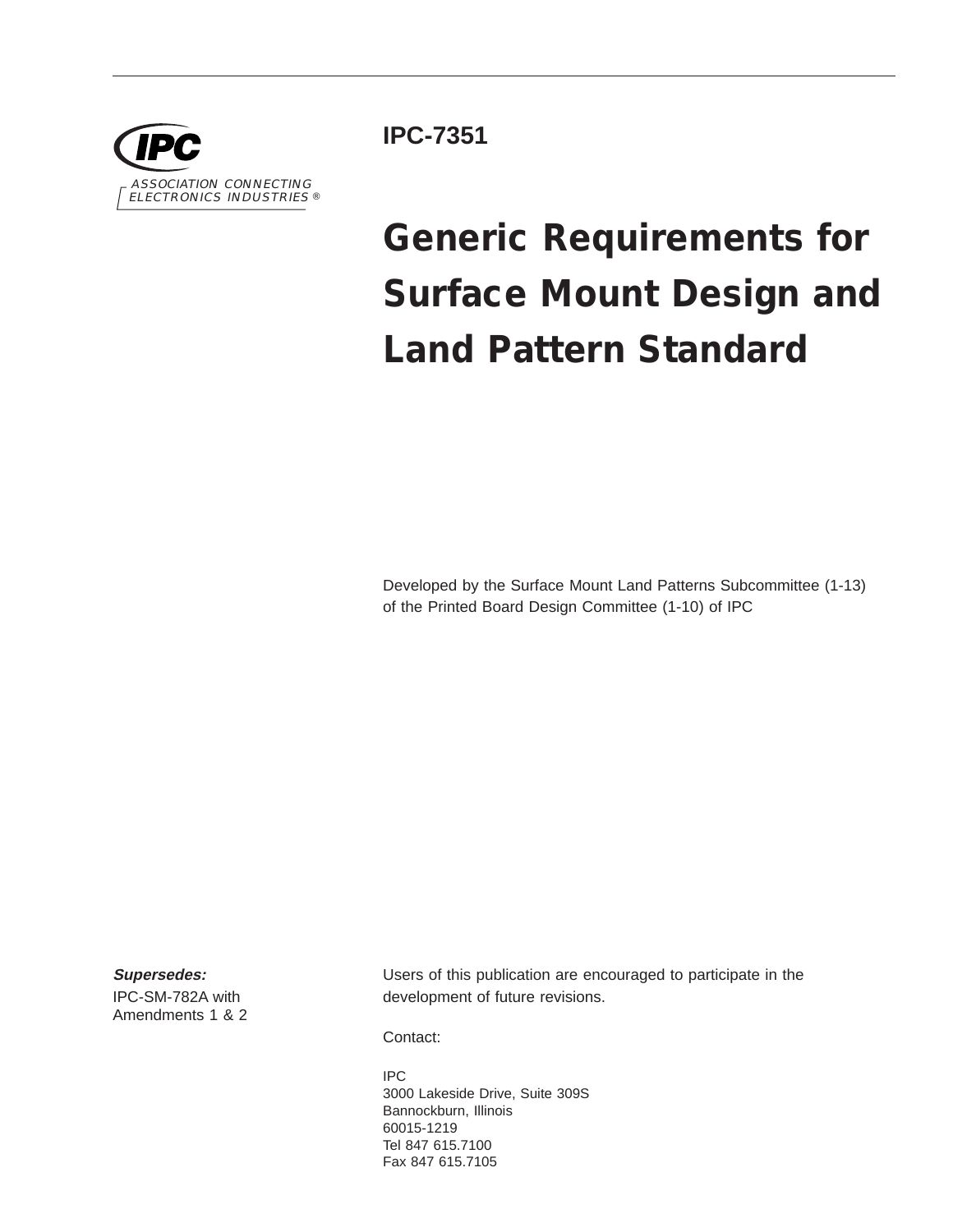## **Table of Contents**

| 1     |                                              |
|-------|----------------------------------------------|
| 1.1   |                                              |
| 1.2   |                                              |
| 1.2.1 | Component and Land Pattern Family            |
| 1.3   |                                              |
| 1.3.1 |                                              |
| 1.4   |                                              |
| 1.5   |                                              |
| 2     |                                              |
| 2.1   |                                              |
| 2.2   |                                              |
| 2.3   |                                              |
| 2.4   | International Electrotechnical Commission  6 |
| 2.5   | Joint Electron Device Engineering Council    |
| 3     |                                              |
| 3.1   |                                              |
| 3.1.1 |                                              |
| 3.1.2 |                                              |
| 3.1.3 |                                              |
| 3.1.4 |                                              |
| 3.1.5 | Dimension and Tolerance Analysis  10         |
| 3.2   |                                              |
| 3.2.1 |                                              |
| 3.2.2 | Standard Component Selection  18             |
| 3.2.3 | Circuit Substrate Development  18            |
| 3.2.4 |                                              |
| 3.2.5 |                                              |
| 3.2.6 |                                              |
| 3.3   |                                              |
| 3.3.1 | Moisture Sensitive Components  18            |
| 3.3.2 | End-Use Environment Considerations  18       |
| 3.4   |                                              |
| 3.4.1 |                                              |
| 3.4.2 | Single- and Double-Sided Board Assembly  20  |
| 3.4.3 | Component Stand-off Height for Cleaning  22  |
| 3.4.4 |                                              |
| 3.4.5 |                                              |
| 3.4.6 |                                              |
| 3.4.7 | Standard PCB Fabrication Allowances  27      |
| 3.4.8 |                                              |
| 3.5   |                                              |
|       |                                              |

| 3.5.1        |                                                                                |  |
|--------------|--------------------------------------------------------------------------------|--|
| 3.5.2        |                                                                                |  |
| 3.5.3        |                                                                                |  |
| 4            | <b>COMPONENT QUALITY VALIDATION  31</b>                                        |  |
| 4.1          |                                                                                |  |
| 5            |                                                                                |  |
| 5.1          |                                                                                |  |
| 5.1.1        |                                                                                |  |
| 5.1.2        |                                                                                |  |
| 5.2          |                                                                                |  |
| 5.2.1        |                                                                                |  |
| 5.2.2        |                                                                                |  |
| 5.3          | Full Nodal Access for Assembled Board  33                                      |  |
| 5.3.1        |                                                                                |  |
| 5.3.2        |                                                                                |  |
| 5.4          |                                                                                |  |
| 5.5          |                                                                                |  |
| 5.6          |                                                                                |  |
| 5.7          | Printed Board Test Characteristics  35                                         |  |
| 5.7.1        |                                                                                |  |
| 5.7.2        |                                                                                |  |
| 5.7.3        |                                                                                |  |
| 6            | PRINTED BOARD STRUCTURE TYPES  36                                              |  |
| 6.1          |                                                                                |  |
| 6.1.1        |                                                                                |  |
| 6.1.2        |                                                                                |  |
| 6.2          |                                                                                |  |
| 6.3          |                                                                                |  |
| 6.4          |                                                                                |  |
| 6.4.1        | Supporting-Plane PCB Structures  39                                            |  |
| 6.4.2        | High-Density PCB Technology  39                                                |  |
| 6.4.3        |                                                                                |  |
| 6.4.4        | Porcelainized Metal (Metal Core) Structures  39                                |  |
| 7            | <b>ASSEMBLY CONSIDERATION FOR SURFACE</b><br><b>MOUNT TECHNOLOGY (SMT)  39</b> |  |
|              |                                                                                |  |
|              |                                                                                |  |
| 7.1          | SMT Assembly Process Sequence  39                                              |  |
| 7.2          |                                                                                |  |
| 7.2.1        |                                                                                |  |
| 7.2.2        |                                                                                |  |
| 7.2.3        |                                                                                |  |
| 7.2.4<br>7.3 |                                                                                |  |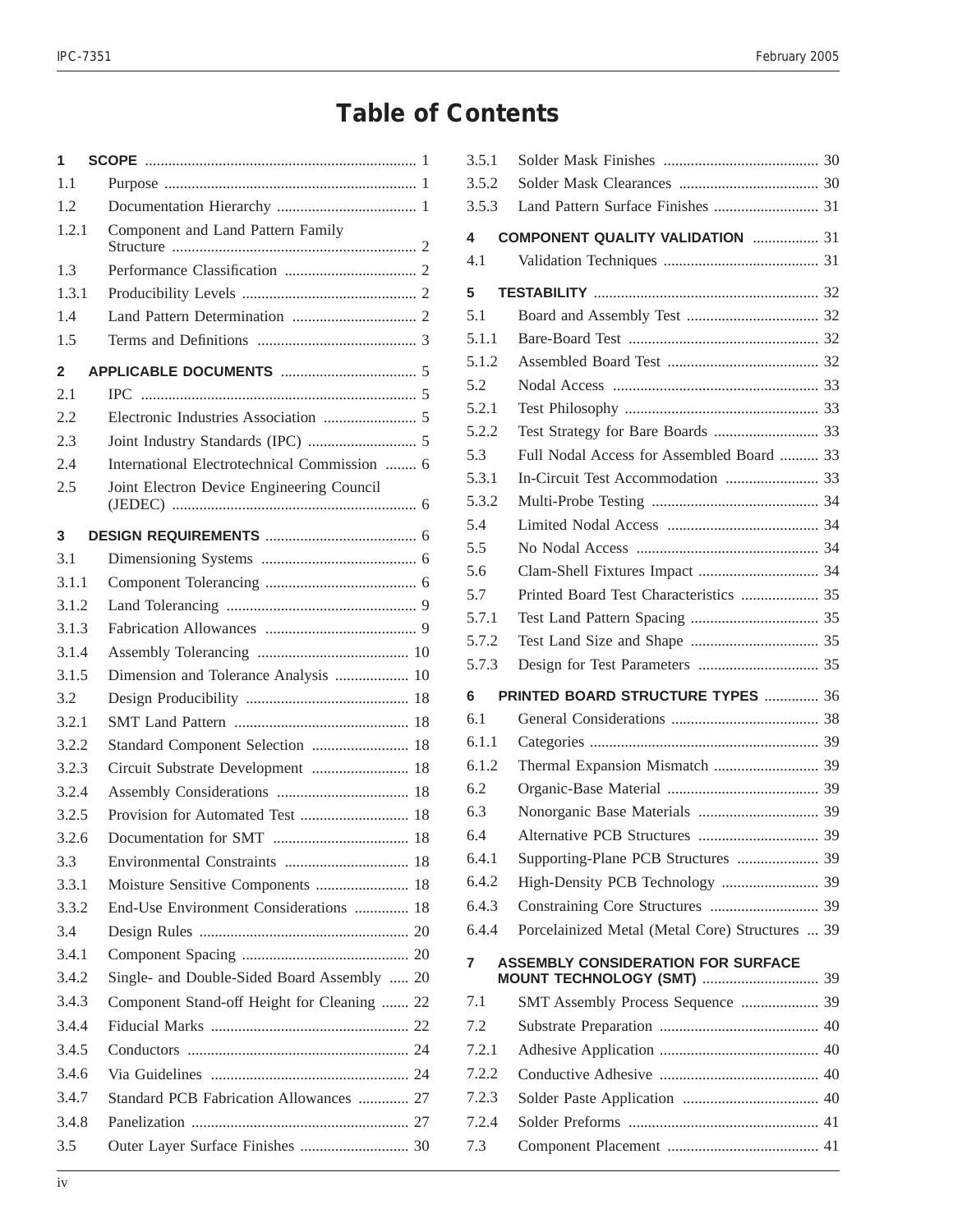| 7.3.1          |                                       |
|----------------|---------------------------------------|
| 7.4            |                                       |
| 7.4.1          |                                       |
| 7.4.2          | Vapor Phase (VP) Soldering  42        |
| 7.4.3          |                                       |
| 7.4.4          | Hot Air/Gas Convection Soldering  43  |
| 7.4.5          |                                       |
| 7.4.6          | Conduction Reflow Soldering  43       |
| 7.5            |                                       |
| 7.6            |                                       |
| 7.6.1          |                                       |
| 7.6.2          | Dependence on Printed Board           |
| 7.6.3          | Dependence on Copper Land and         |
| 8              | IPC-7352 DISCRETE COMPONENTS  44      |
| 8 <sub>1</sub> |                                       |
| 8.1.1          |                                       |
| 8.1.2          |                                       |
| 8.1.3          |                                       |
| 8.1.4          |                                       |
| 8.2            |                                       |
| 8.2.1          |                                       |
| 8.2.2          |                                       |
| 8.2.3          |                                       |
| 8.2.4          |                                       |
| 8.3            | Inductors (INDC, INDM, INDP)  45      |
| 8.3.1          |                                       |
| 8.3.2          |                                       |
| 8.3.3          |                                       |
| 8.3.4          |                                       |
| 8.4            | Tantalum Capacitors (CAPT)  45        |
| 8.4.1          |                                       |
| 8.4.2          |                                       |
| 8.4.3          |                                       |
| 8.4.4          |                                       |
| 8.5            | Metal Electrode Face Diodes (DIOMELF, |
|                |                                       |
| 8.5.1          |                                       |
| 8.5.2          |                                       |
| 8.5.3          |                                       |
| 8.5.4          |                                       |
| 8.6            |                                       |
| 8.6.1          |                                       |
| 8.6.2          |                                       |
| 8.6.3          |                                       |

| 8.6.4  |                                             |  |
|--------|---------------------------------------------|--|
| 8.7    |                                             |  |
| 8.7.1  |                                             |  |
| 8.7.2  |                                             |  |
| 8.7.3  |                                             |  |
| 8.7.4  |                                             |  |
| 8.8    |                                             |  |
| 8.8.1  |                                             |  |
| 8.8.2  |                                             |  |
| 8.8.3  |                                             |  |
| 8.8.4  |                                             |  |
| 8.9    |                                             |  |
| 8.9.1  |                                             |  |
| 8.9.2  |                                             |  |
| 8.9.3  |                                             |  |
| 8.9.4  |                                             |  |
| 8.10   |                                             |  |
| 8.10.1 |                                             |  |
| 8.10.2 |                                             |  |
| 8.10.3 |                                             |  |
| 8.10.4 |                                             |  |
| 8.11   |                                             |  |
| 8.11.1 |                                             |  |
| 8.11.2 |                                             |  |
| 8.11.3 |                                             |  |
| 8.11.4 |                                             |  |
| 8.12   | Molded Body Diode (DIOSMB)  49              |  |
| 9      | <b>IPC-7353 GULLWING LEADED COMPONENTS,</b> |  |
|        |                                             |  |
| 9.1    |                                             |  |
| 9.1.1  |                                             |  |
| 9.1.2  |                                             |  |
| 9.1.3  |                                             |  |
|        |                                             |  |
| 9.1.4  |                                             |  |
| 9.2    |                                             |  |
| 9.2.1  |                                             |  |
| 9.2.2  |                                             |  |
| 9.2.3  |                                             |  |
| 9.2.4  |                                             |  |
| 9.3    |                                             |  |
| 9.3.1  |                                             |  |
| 9.3.2  |                                             |  |
| 9.3.3  |                                             |  |
| 9.4    |                                             |  |
| 9.4.1  |                                             |  |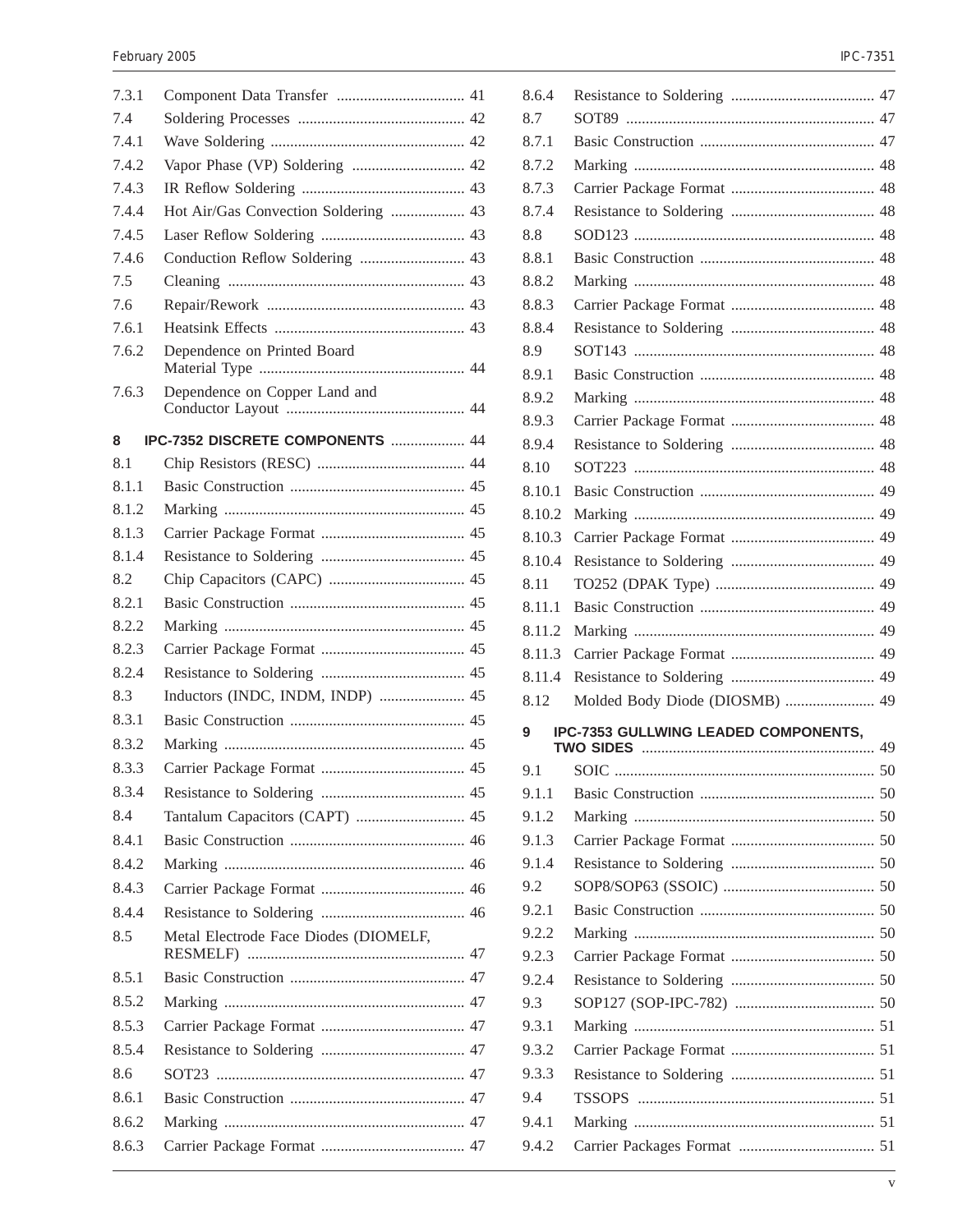| 9.4.3            |                                          |  |
|------------------|------------------------------------------|--|
| 9.5              |                                          |  |
| 9.5.1            |                                          |  |
| 9.5.2            |                                          |  |
| 9.5.3            |                                          |  |
| 10               | IPC-7354 J-LEADED COMPONENTS,            |  |
| 10.1             |                                          |  |
| 10.2             |                                          |  |
| 10.3             |                                          |  |
| 10.4             |                                          |  |
| 11               | <b>IPC-7355 GULL-WING LEADED</b>         |  |
| 11.1             |                                          |  |
| 11.1.1           |                                          |  |
| 11.2.            |                                          |  |
| 11.2.1           |                                          |  |
| 11.3             |                                          |  |
| 11.3.1           |                                          |  |
| 11.4             |                                          |  |
| 11.4.1           |                                          |  |
| 12               | <b>IPC-7356 J LEADED COMPONENTS,</b>     |  |
|                  |                                          |  |
| 12.1             |                                          |  |
| 12.1.1           | Premolded Plastic Chip Carriers  55      |  |
| 12.1.2           | Postmolded Plastic Chip Carriers  55     |  |
| 12.2             |                                          |  |
| 12.2.1           | Premolded Plastic Chip Carriers  56      |  |
| 12.2.2           | Postmolded Plastic Chip Carriers  56     |  |
| 13               |                                          |  |
| 13.1             | IPC-7357 POST (DIP) LEADS, TWO SIDES  56 |  |
| 13.2             |                                          |  |
| 13.3             |                                          |  |
| 13.4             |                                          |  |
| 14               | <b>IPC-7358 AREA ARRAY COMPONENTS</b>    |  |
| 14.1             |                                          |  |
| 14.1.1           |                                          |  |
| 14.1.2           |                                          |  |
|                  |                                          |  |
| 14.1.3<br>14.2   | Ceramic Column Grid Arrays (CGA)  58     |  |
| 14.2.1           |                                          |  |
|                  |                                          |  |
| 14.2.2           |                                          |  |
| 14.2.3<br>14.2.4 |                                          |  |

#### IPC-7351 February 2005

| 14.2.5            |                                                          |  |
|-------------------|----------------------------------------------------------|--|
| 14.3              |                                                          |  |
| 14.4              |                                                          |  |
| 14.4.1            |                                                          |  |
| 14.4.2            |                                                          |  |
| 14.4.3            |                                                          |  |
| 14.4.4            |                                                          |  |
| 15                | IPC-7359 NO LEAD COMPONENTS (QFN,                        |  |
| 15.1              |                                                          |  |
| 15.1.1            |                                                          |  |
| 15.1.2            |                                                          |  |
| 15.1.3            |                                                          |  |
| 15.2              |                                                          |  |
| 15.2.1            |                                                          |  |
| 15.2.2            |                                                          |  |
| 15.2.3            |                                                          |  |
| 15.2.4            |                                                          |  |
| 15.3              |                                                          |  |
| 15.3.1            |                                                          |  |
| 15.3.2            |                                                          |  |
| 15.3.3            |                                                          |  |
| 15.3.4            |                                                          |  |
| 16                | ZERO COMPONENT ORIENTATIONS  65                          |  |
| <b>APPENDIX A</b> | (Informative) Test Patterns -<br>Process Evaluations  71 |  |
| <b>APPENDIX B</b> | (Informative) Abbreviations                              |  |
| <b>APPENDIX C</b> | IPC-7351 Land Pattern Viewer  74                         |  |

#### **Figures**

| Figure 3-1  |                                                                            |
|-------------|----------------------------------------------------------------------------|
| Figure 3-2  | Example of 3216 (1206) Capacitor<br>Dimensioning for Optimum Solder Fillet |
| Figure 3-3  | Profile Dimensioning of Gull-Wing                                          |
| Figure 3-4  | Pitch for Multiple Leaded Components  11                                   |
| Figure 3-5  | Courtyard Boundary Area Condition  15                                      |
| Figure 3-6  | <b>Component Orientation for Wave-Solder</b>                               |
| Figure 3-7  |                                                                            |
| Figure 3-8  |                                                                            |
| Figure 3-9  |                                                                            |
| Figure 3-10 | Fiducial Locations on a Printed Board  23                                  |
| Figure 3-11 | Fiducial Size and Clearance Requirements  24                               |
|             |                                                                            |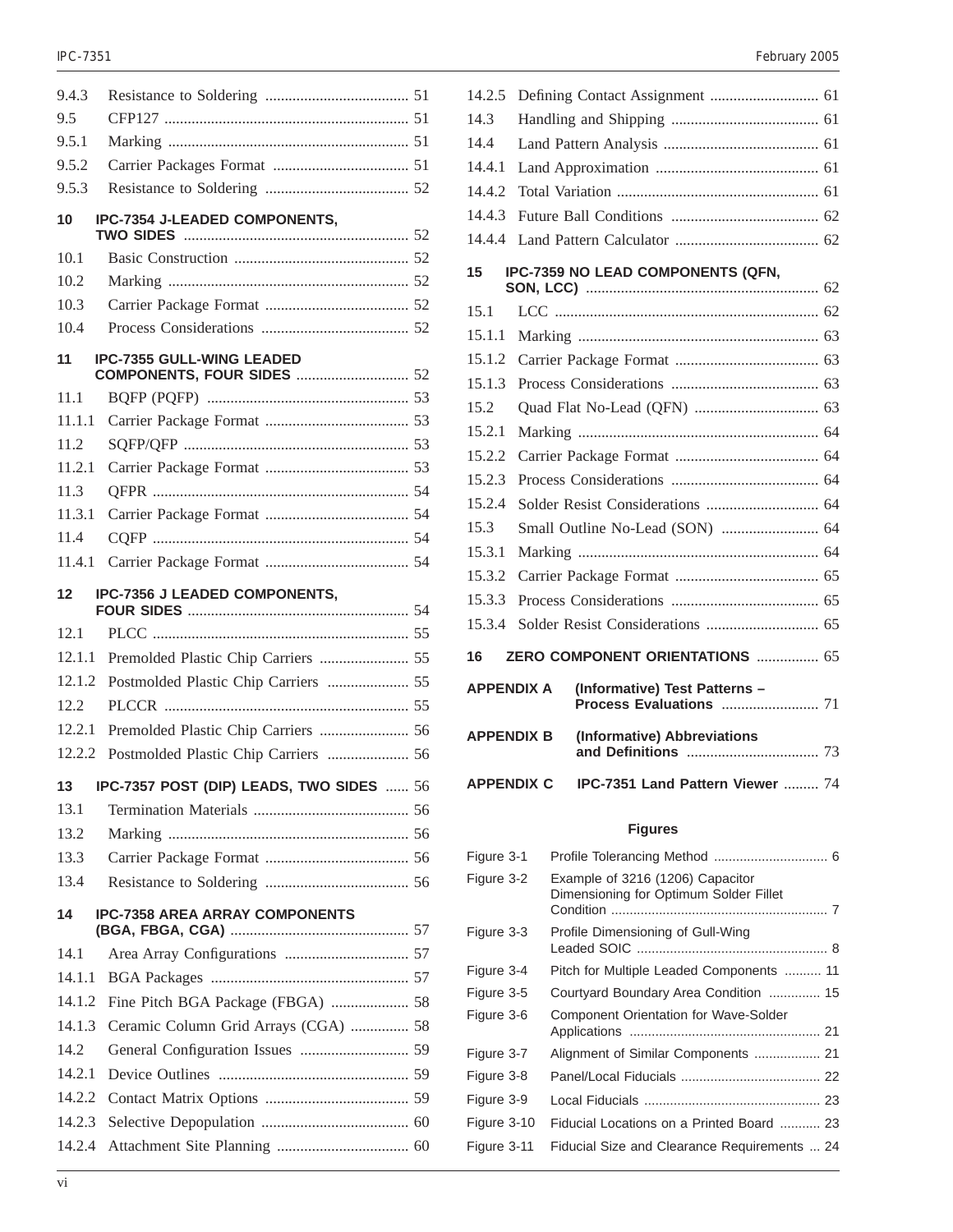| February 2005 | <b>IPC-7351</b> |
|---------------|-----------------|
|               |                 |

| Figure 3-12 | Use of Vias in High Component Density                                       |  |
|-------------|-----------------------------------------------------------------------------|--|
| Figure 3-13 | Conductor Routing Capability Test Pattern  25                               |  |
| Figure 3-14 | Land Pattern to Via Relationship  26                                        |  |
| Figure 3-15 | Examples of Via Positioning Concepts  26                                    |  |
| Figure 3-16 | Vias Under Components  27                                                   |  |
| Figure 3-17 |                                                                             |  |
| Figure 3-18 | Examples of Modified Landscapes  28                                         |  |
| Figure 3-19 | Typical Copper Glass Laminate Panel  29                                     |  |
| Figure 3-20 | Conductor Clearance for V-Groove Scoring  30                                |  |
| Figure 3-21 | Breakaway (Routed Pattern) with                                             |  |
| Figure 3-22 | Gang Solder Mask Window  31                                                 |  |
| Figure 3-23 | Pocket Solder Mask Window  31                                               |  |
| Figure 4-1  | Component Operating Temperature Limits  32                                  |  |
| Figure 5-1  |                                                                             |  |
| Figure 5-2  | General Relationship Between Test<br>Contact Size and Test Probe Misses  35 |  |
| Figure 5-3  | Test Probe Feature Distance from                                            |  |
| Figure 7-1  | Typical Process Flow for Full Surface<br>Mount Type 1b and 2b Surface Mount |  |
| Figure 7-2  | Assembly Process Flow for Two-Side                                          |  |
| Figure 8-1  | Packaging of Discrete Components  44                                        |  |
| Figure 8-2  | Chip Resistor Construction  45                                              |  |
| Figure 8-3  | Chip Capacitor Construction  46                                             |  |
| Figure 8-4  |                                                                             |  |
| Figure 8-5  | Tantalum Capacitor Construction  46                                         |  |
| Figure 8-6  | Metal Electrode Face Component                                              |  |
| Figure 8-7  | Break-Away Diagram of MELF                                                  |  |
| Figure 8-8  |                                                                             |  |
| Figure 8-9  |                                                                             |  |
| Figure 8-10 |                                                                             |  |
| Figure 8-11 |                                                                             |  |
| Figure 8-12 |                                                                             |  |
| Figure 8-13 | TO252 (DPAK Type) Construction  49                                          |  |
| Figure 9-1  |                                                                             |  |
| Figure 9-2  | SOP8/SOP63 Construction  50                                                 |  |
| Figure 9-3  |                                                                             |  |
| Figure 9-4  |                                                                             |  |
| Figure 9-5  |                                                                             |  |
| Figure 10-1 |                                                                             |  |
| Figure 11-1 |                                                                             |  |
| Figure 11-2 | SQFP and QFP Construction  53                                               |  |
| Figure 11-3 |                                                                             |  |
| Figure 11-4 |                                                                             |  |
| Figure 12-1 |                                                                             |  |
| Figure 12-2 |                                                                             |  |
|             |                                                                             |  |

| Figure 13-1 |                                                                       |
|-------------|-----------------------------------------------------------------------|
| Figure 14-1 | Ball Grid Array (BGA) IC Package Example  57                          |
| Figure 14-2 | Example of Plastic BGA Package                                        |
| Figure 14-3 | Ceramic Column Grid Array (CGA)<br>Package (Cross-Sectional View)  58 |
| Figure 14-4 |                                                                       |
| Figure 14-5 | One Package Size, Two Full Matrices  59                               |
| Figure 14-6 | Perimeter and Thermally Enhanced                                      |
| Figure 14-7 |                                                                       |
| Figure 14-8 |                                                                       |
| Figure 14-9 | Device Orientation and Contact A1 Position  61                        |
| Figure 15-1 | Quad Flat No-Lead (QFN) Construction  63                              |
| Figure 15-2 | Quad Flat No-Lead (QFN) Construction                                  |
| Figure 15-3 | Small Outline No-Lead (SON) Construction  64                          |
| Figure 16-1 | Zero Component Rotations for Common                                   |
| Figure A-1  | General Description of Process Validation                             |
| Figure A-2  | Photoimage of IPC-A-49 Test Board for                                 |

#### **Tables**

| Table 3-1  | Tolerance Analysis Elements for Chip                                                                                     |  |
|------------|--------------------------------------------------------------------------------------------------------------------------|--|
| Table 3-2  | Flat Ribbon L and Gull-Wing Leads<br>(greater than 0.625 mm pitch) (unit: mm)  12                                        |  |
| Table 3-3  | Flat Ribbon L and Gull-Wing Leads (less<br>than or equal to 0.625 mm pitch) (unit: mm)  12                               |  |
| Table 3-4  |                                                                                                                          |  |
| Table 3-5  | Rectangular or Square-End Components<br>(Capacitors and Resistors) Equal to or Larger                                    |  |
| Table 3-6  | Rectangular or Square-End Components<br>(Capacitors and Resistors) Smaller than                                          |  |
| Table 3-7  | Cylindrical End Cap Terminations (MELF)                                                                                  |  |
| Table 3-8  | Bottom Only Terminations (unit: mm)  13                                                                                  |  |
| Table 3-9  | Leadless Chip Carrier with Castellated                                                                                   |  |
| Table 3-10 |                                                                                                                          |  |
| Table 3-11 | Inward Flat Ribbon L and Gull-Wing Leads<br>(Tantalum Capacitors) (unit: mm)  14                                         |  |
| Table 3-12 |                                                                                                                          |  |
| Table 3-13 |                                                                                                                          |  |
| Table 3-14 | Small Outline (SO), No-Lead (unit: mm)  14                                                                               |  |
| Table 3-15 | IPC-7351 Land Pattern Naming Convention  16                                                                              |  |
| Table 3-16 | <b>Product Categories and Worst-Case</b><br>Use Environments for Surface Mounted<br>Electronics (For Reference Only)  19 |  |
|            |                                                                                                                          |  |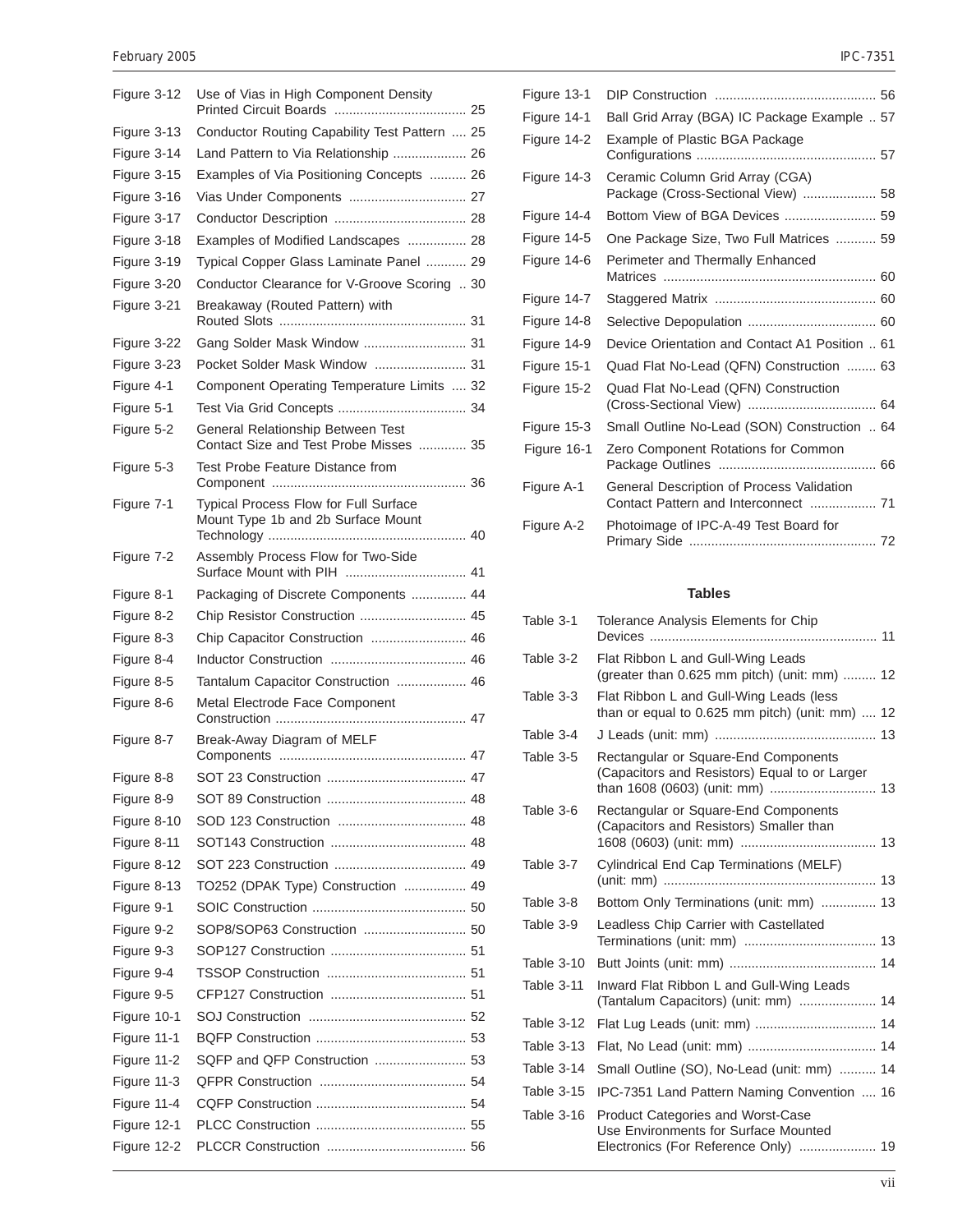|            | Table 3-17 Conductor Width Tolerances, 0.046 mm                              |
|------------|------------------------------------------------------------------------------|
| Table 3-18 | Feature Location Accuracy (units: mm [in])  28                               |
| Table 6-1  | Printed Board Structure Comparison  37                                       |
| Table 6-2  | PCB Structure Selection Considerations  38                                   |
| Table 6-3  | PCB Structure Material Properties  38                                        |
| Table 14-1 | JEDEC Standard JEP95 Allowable Ball<br>Diameter Variations for FBGA (mm)  58 |
|            |                                                                              |
|            |                                                                              |
|            | Table 14-4 BGA Variation Attributes (mm)  62                                 |
|            | Table 14-5 Land-to-Ball Calculations for Current and                         |